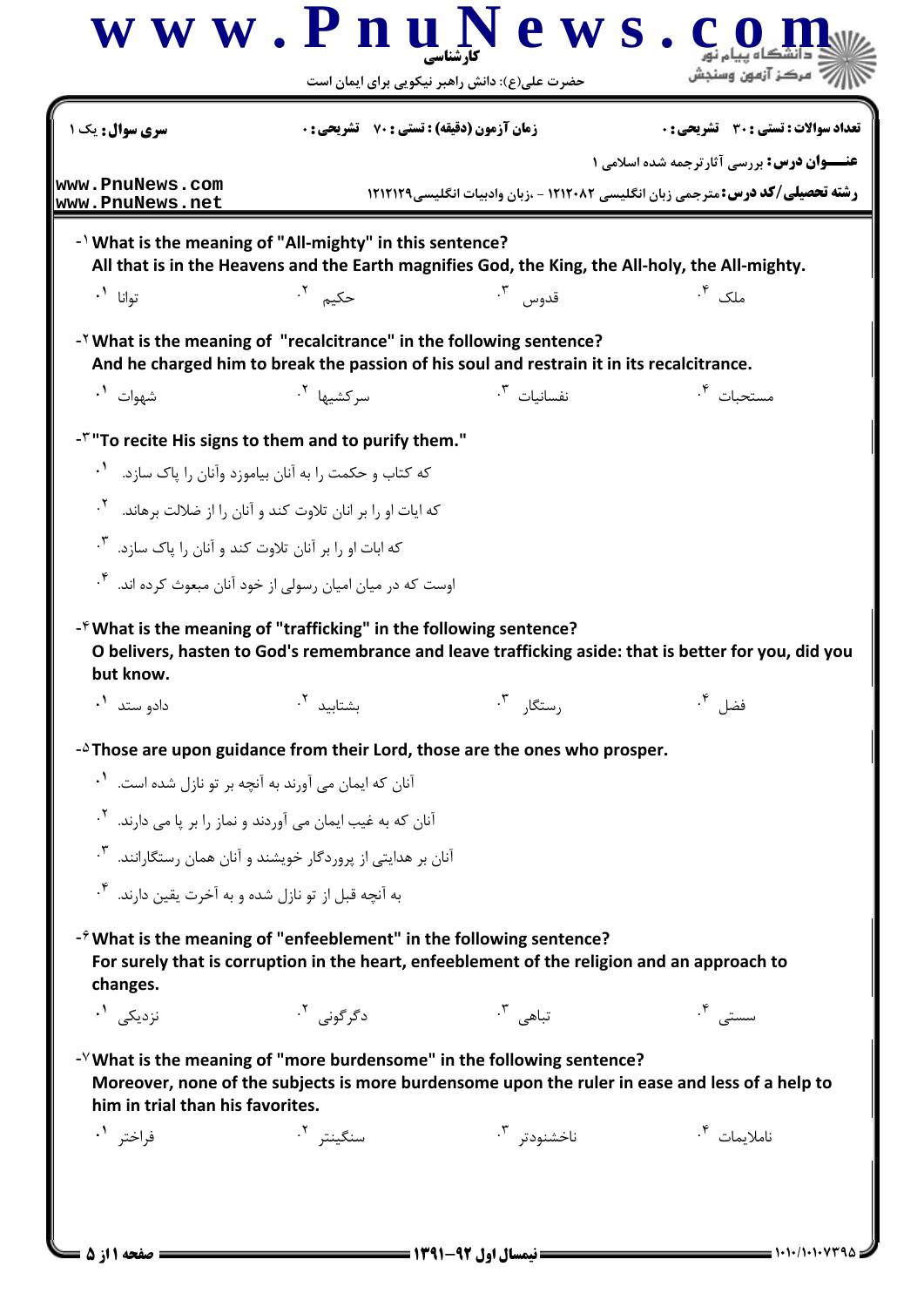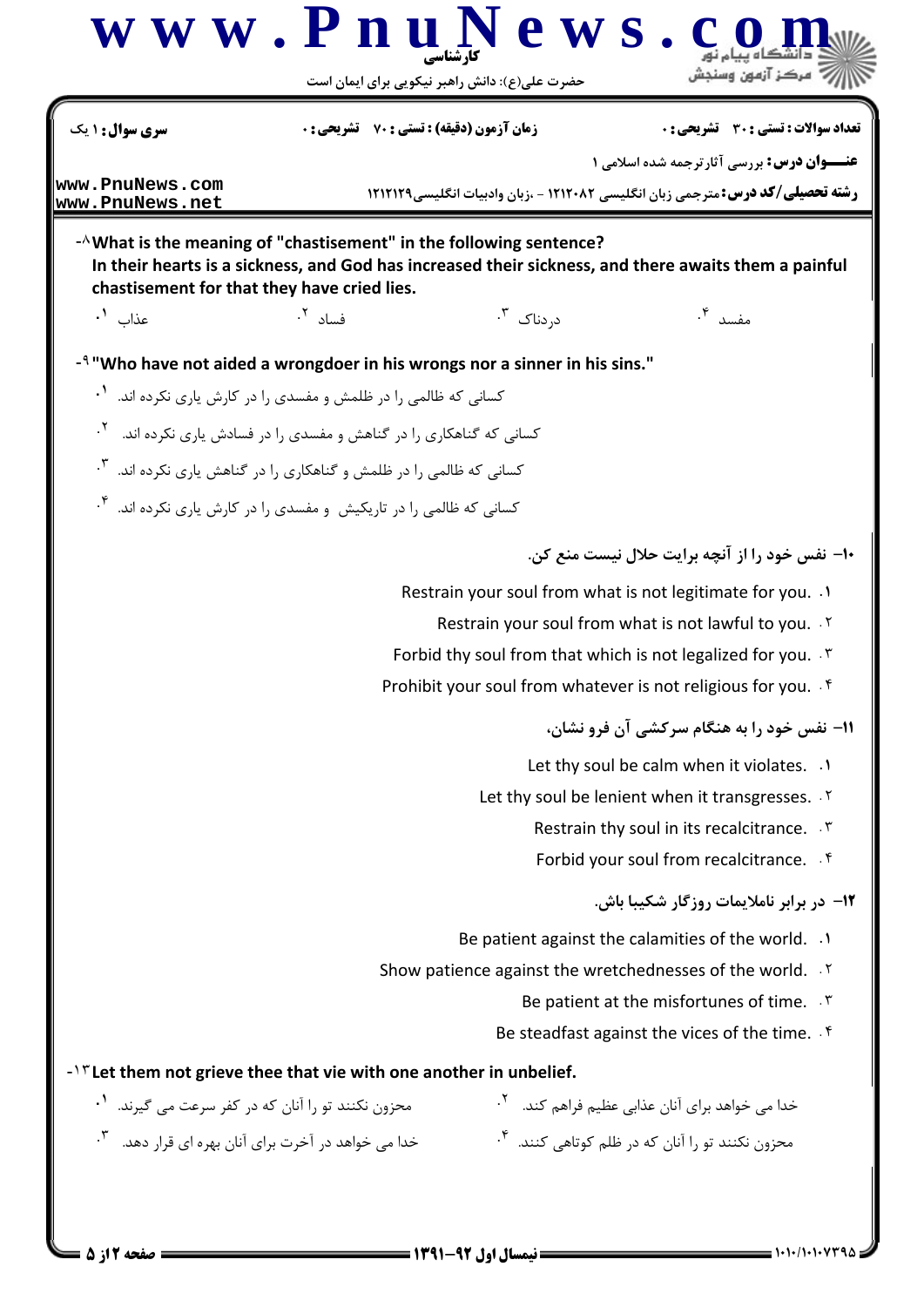| سری سوال: ۱ یک                                                                          |                                                           | <b>زمان آزمون (دقیقه) : تستی : 70 ٪ تشریحی : 0</b>                                                                                                                                     | <b>تعداد سوالات : تستي : 30 ٪ تشريحي : 0</b>                                                                                           |
|-----------------------------------------------------------------------------------------|-----------------------------------------------------------|----------------------------------------------------------------------------------------------------------------------------------------------------------------------------------------|----------------------------------------------------------------------------------------------------------------------------------------|
|                                                                                         |                                                           |                                                                                                                                                                                        | <b>عنــوان درس:</b> بررسي آثارترجمه شده اسلامي 1                                                                                       |
| www.PnuNews.com<br>www.PnuNews.net                                                      |                                                           |                                                                                                                                                                                        | <b>رشته تحصیلی/کد درس:</b> مترجمی زبان انگلیسی ۱۲۱۲۰۸۲ - ،زبان وادبیات انگلیسی۱۲۱۲۱۲۹                                                  |
|                                                                                         |                                                           |                                                                                                                                                                                        | 1۴–  ما به انان فقط مهلت می دهیم که بر گناه بیفزایند.                                                                                  |
|                                                                                         |                                                           |                                                                                                                                                                                        | We grant them that they increase in guilty. .                                                                                          |
|                                                                                         |                                                           |                                                                                                                                                                                        | We grant them indulgence only that they may increase in sin. Y                                                                         |
|                                                                                         |                                                           |                                                                                                                                                                                        | We chance them that is increasing their sin. $\mathcal{F}$                                                                             |
|                                                                                         |                                                           |                                                                                                                                                                                        | We give them opportunity that be a sin personality. $\mathfrak{f}$                                                                     |
|                                                                                         |                                                           | $\cdot$ $\lambda$ What is the meaning of "freewill offering" in the following sentence ?<br>Honourable words, and forgiveness, are better than a freewill offering followed in injury. |                                                                                                                                        |
| اذيتى <b>'</b> .                                                                        | خوفي <sup>٢</sup> ٠                                       | انفاق <sup>۲</sup> ۰                                                                                                                                                                   | صدقه ای <sup>۴</sup> ۰                                                                                                                 |
|                                                                                         |                                                           | $-1$ $\gamma$ What is the meaning of "if no torrent smites it" in the following sentence?                                                                                              |                                                                                                                                        |
| If no torrent smites it, yet dew; and God sees the thing you do.                        |                                                           |                                                                                                                                                                                        |                                                                                                                                        |
| شبنمى نرسد. ``                                                                          |                                                           | انفاقی نرسد. <sup>۲</sup> ۰                                                                                                                                                            |                                                                                                                                        |
| باران سیل آسایی نرسد. ۳.                                                                |                                                           | سنگی از آسمان نبارد. <sup>۴</sup> ۰                                                                                                                                                    |                                                                                                                                        |
| none of which is independent from the others.                                           |                                                           |                                                                                                                                                                                        | -1Y Know that subjects are of various classes, none of which can be set aright without the others and                                  |
|                                                                                         |                                                           | مردم از طبقات متفاوتی هستند هیچ کدام درست نمی گویند و هیچ کدام مستقل از دیگری نیست. <sup>۱</sup> ۰                                                                                     | میدانید که مردم از طبقات متفاوتی هستند که همه  آنها در کنار دیگری به عظمت خواهد رسید و بعضی از آنها از بعض دیگر بی نیاز <sup>۲</sup> ۰ |
| می شود.<br>$\cdot^{\mathsf{r}}$                                                         |                                                           |                                                                                                                                                                                        | و بدان که مردم طبقات مختلفی هستند که هیچ کدام آنها جز با دیگری به صلاح نرسد و بعضی از آنها از بعض دیگر بی نیاز نباشد.                  |
|                                                                                         |                                                           | و بدان که مردم طبقات مختلفی هستند که هیچ کدام آنها به صلاح نمی رسد و بعضی از آنها از بعض دیگر بی نیازباشد. <sup>۴</sup> ۰                                                              |                                                                                                                                        |
|                                                                                         |                                                           |                                                                                                                                                                                        |                                                                                                                                        |
| $\cdot$                                                                                 | شیطان شما را دعوت می کند و شما را به فحشا دعوت می کند.    |                                                                                                                                                                                        |                                                                                                                                        |
| $\mathcal{F}_4$                                                                         | شیطان شما را وعده فقر می دهد و شما را به فحشا امر می کند. |                                                                                                                                                                                        |                                                                                                                                        |
| $-1/6$ Satan promises you poverty, and bids you unto indecency.<br>$\cdot^{\mathsf{r}}$ | شیطان شما را وعده می دهد و شما را به فحشا امر می کند.     |                                                                                                                                                                                        |                                                                                                                                        |
| $\cdot^{\mathsf{r}}$                                                                    | شیطان شما را دعوت می کند و به فحشا امر می دهد.            |                                                                                                                                                                                        |                                                                                                                                        |
|                                                                                         |                                                           |                                                                                                                                                                                        |                                                                                                                                        |
|                                                                                         |                                                           |                                                                                                                                                                                        |                                                                                                                                        |
|                                                                                         |                                                           |                                                                                                                                                                                        |                                                                                                                                        |
|                                                                                         |                                                           |                                                                                                                                                                                        |                                                                                                                                        |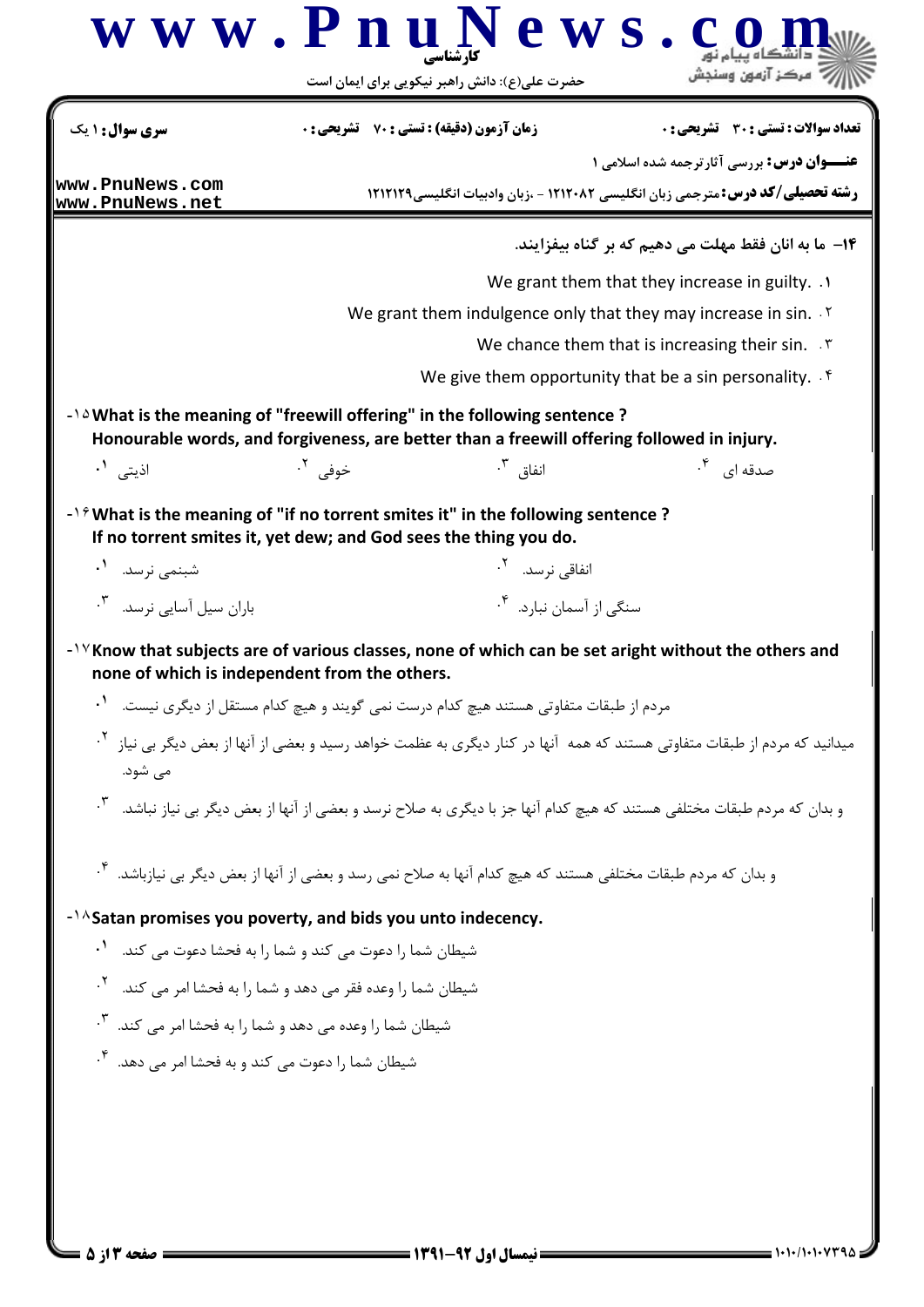## **[w w w . P n u N e w s . c o m](http://www.PnuNews.com)** كارشناسي الآرآه مركز آزمون وسنجش حضرت علي(ع): دانش راهبر نيكويي براي ايمان است تعداد سوالات : تستي تشريحي زمان آزمون (دقيقه) : تستي تشريحي سري سوال \* ) ,: -,: , +,: : : **عنـــوان درس:** بررسی آثارترجمه شده اسلامی ۱ **[www.PnuNews.com](http://pnunews.com) رشته تحصیلی/کد درس: م**ترجمی زبان انگلیسی ۱۲۱۲۰۸۲ - ،زبان وادبیات انگلیسی۱۲۱۲۱۲۹ **[www.PnuNews.net](http://pnunews.net)**۱۹- به نیکی نایل نمی شوید تا وقتی که انفاق کنید ار آنچه دوست دارید. You don't attain piety until you gift to someone that you love. ) . You will not attain piety when you expend of your love. Y You will not attain piety until you expend your love. `\* You will not attain piety until you expend of what you love. f -<sup>Y</sup> · What is the meaning of "whereof" in the following sentence? But if they strive with thee to make thee associate with Me that whereof thou hast no knowledge, then do not obey them. & " DAW & > & - $\cdot$ ". مگر آنکه نا انجا که <sup>۱</sup>۰ مگر آن  $-Y$ ) To refer to God is to adhere to the clear text of His Book. ارجاع کردن به خدا تمسک به سنت و حدت بخش اوست. <sup>۱</sup>۰ ارجاع كردن به خدا ونه به سنتها و رسوم تفرقه انگيز.  $^{\mathsf{Y}}$ . ارجاع كردن به خدا و كتاب صريح او. <sup>۳</sup>. رجاع کردن به خدا همان تمسک به محکمات کتاب او. <sup>۴</sup>۰ -<sup>YY</sup> What is the meaning of "slain" in the following sentence? And say not of those slain in God's way, They are dead; rather they are living, but you are not aware. 1 
- 5 & - 5 5(4 .١ .٢ .٣ . مرده اند <sup>۲</sup>۰ نده اند  $-<sup>TT</sup>$  One who is not beleaguered by affairs. نیاورد. <sup>۲</sup>۰ .<br>نیاورد. <sup>۲</sup>۰ . کسے که طرفین دعوا او را به خشم نیاورد. <sup>۲</sup>۰ .
% 'C" ?0% K-.٣ . کسی که برای قضاوت در بین مردم انتخاب می شود. <sup>۲</sup>۰ مسی که در ۱ ۲۴– این خراجگزاران از اهل ذمه هستند. These tax-payers are from the unbelieving people. ) . These head tax payers are from the people of the unbelievers.  $\cdot$ <sup>Y</sup> These payers of land tax from the people of protective covenants. . \ These payers of lead tax from the people of protecting covenants.  $\cdot$ <sup>6</sup>